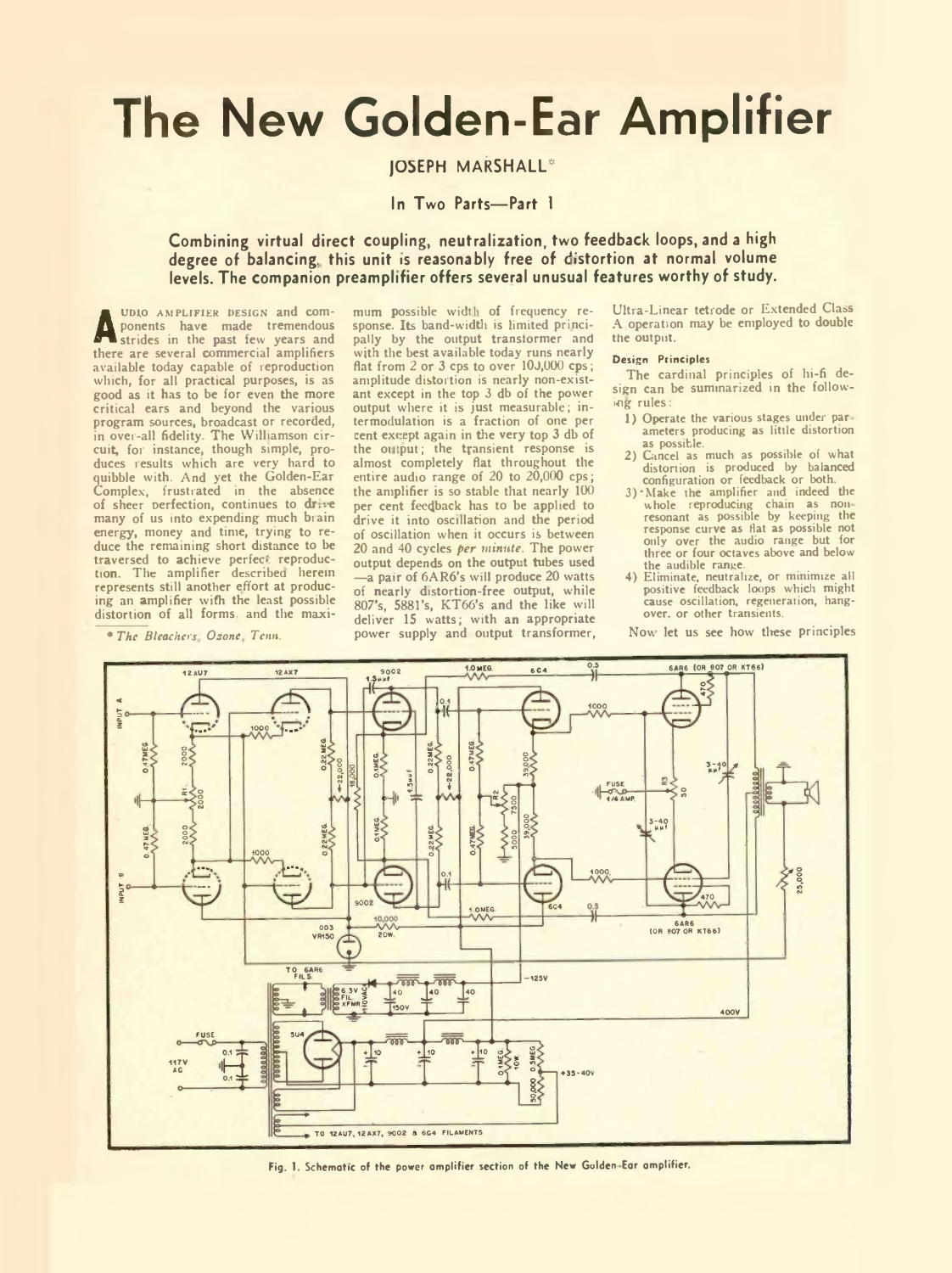are expressed in the practical amplifier diagrammed in *Fig.* 1.

At first glance the circuit resembles that of the Childs amplifier which employs the cross-coupled inverter and which contributed the excellent cathode follower driver used here; but there are several very significant differences. The design is eclectic, using elements derived from others, but in an original combination. The distinctive features are first the means of broadening both the higliand low-frequency response; second, the high degree of balance and of d.stortion cancellation; third, the low degree of phase shift which permits huge amounts of inverse feedback; and finally, the minimization of positive feedback and consequent flatness of transient response.

### The Practical Circuit

The author has been much intrigued by the cross-coupled inverter ever since it was described by van Scoyoc five years ago, and called attention to it in an earlier article.<sup>1</sup> We have used it now in several forms not only in audio am plifiers, but in 'scope amplifiers, voltmeters, and distortion meters, and 'he more extensive the usage the greater the admiration for it. As far as we can see it has no faults as a phase inverter and many virtues not possessed by any other. It can be balanced both in amplitude and frequency response at least as well as the best transformer; if the output voltage is held below 50 volts or less, it is distortion-free: on the low side, its response is down to direct current, and on the high side to more than 50,000 cps; it has inherent voltage and current inverse feedback; and finally, since the input tube is a cathode follower, it presents a very light load to any input and provides a good low-frequency response with a reasonable input capacitor.

With such an excellent phase inverter at hand, and with new output transformers also available flat for an addi tional octave or more at each end than the best ones, the problem was to keep the response of the amplifier between inverter and output transformer comparably flat.

The direct coupling of the phase in-

<sup>1</sup> Joseph Marshall, "For golden ears<br>only," Aupio ENGINEERING, April 1950. AUDIO ENGINEERING, April 1950.



verter immediately suggested that the direct coupling be maintained throughout the entire amplifier, for a really flat low frequency response. Those who tried direct-coupling in its heyday, 15 years ago, will remember the headaches in volved. Many of these can today be eased. The cross-coupled Inverter, for instance, makes a stable push-pull d.c amplifier of 3 or 4 stages quite practical. Unfortunately, there were two serious deterrents. One was the fact that for the highest output with lowest distortion we wanted to use big triodes with fixed b;as. This is not impossible to achieve with direct coupling but it is difficult. Another was that we would require a power supply (or two in series) delivering 800 volts or more

Actually, the very difficulty self suggested the solution. Unless a driving transformer is used, the only practical high-fidelity method of coupling fixedbias power triodes to an R-C coupled amplifier is through a cathode follower which may be direct coupled to the power tubes. But a cathode follower has a very high input resistance. Theretore, a moderate sized coupling capacitor would produce a time constant which would extend the frequency response down to 1 or 2 cps, or even lower. If then, the amplitier were designed in the form of *two* direct-coupled sections, one containing the phase inverter and volt-



Fig. 3. Underside of the power amplifier chassis.

age amplifiers, and the other the cathode follower directly coupled to the output tubes, and if we then joined these two sections with a capacitor at the cathode follower input, we would have an amplifier which, for all practical *audio* purposes, is as good in low-frequency response as a direct-coupled amplifier but, being isolated so far as direct current is concerned into two sections, would require only a single 400-voit power supply and would permit the use of fixed bias on the output tubes; it would, moreover, be much mdre stable than a d.c. amplifier.

The practical amplifier fully realized the expectations and produced no construction or adjustment headaches whatever ; indeed, it was, if anything, easier to adjust and keep in adjustment than any other amplifier we had ever used. It is, to be sure, somewhat extravagant in the use of tubes, but the direct coupling holds down the number of component parts to a number no greater than that in much simpler amplifiers, and the performance is quite superior.

#### The Amplifier Circuit

The 12AU7 and 12AX7 comprise the cross-coupled Inverter. This is direct coupled to a pair of 9002's, as driver amplifiers. Miniature tubes were used up to the power stage to hold down tube capacitance. Either a 12AU7 or a 12AX7 could be used instead of the 9002's. The former wou'd yield a somewhat higher output and be more suitable for use with 6B4's in the output stage; the latter would yield more gain and permit more feedback or obviate the need for additional voltage amplification. The 9002's, however, are excellent tubes for the purpose and provide a gain of about 17—as against 12 for the 12AU7 —and a practically undistorted output of 60 volts per side.

The 9002's are coupled to the 6C4 cathode followers (one 12AU7 would<br>serve identically) through a 0.1 µf ca-. pacitor. Since the effective input resistance of the cathode follower is ten times the grid resistor, or in this case, S megohms, the time constant is 0.5 *(Contained on page 46)*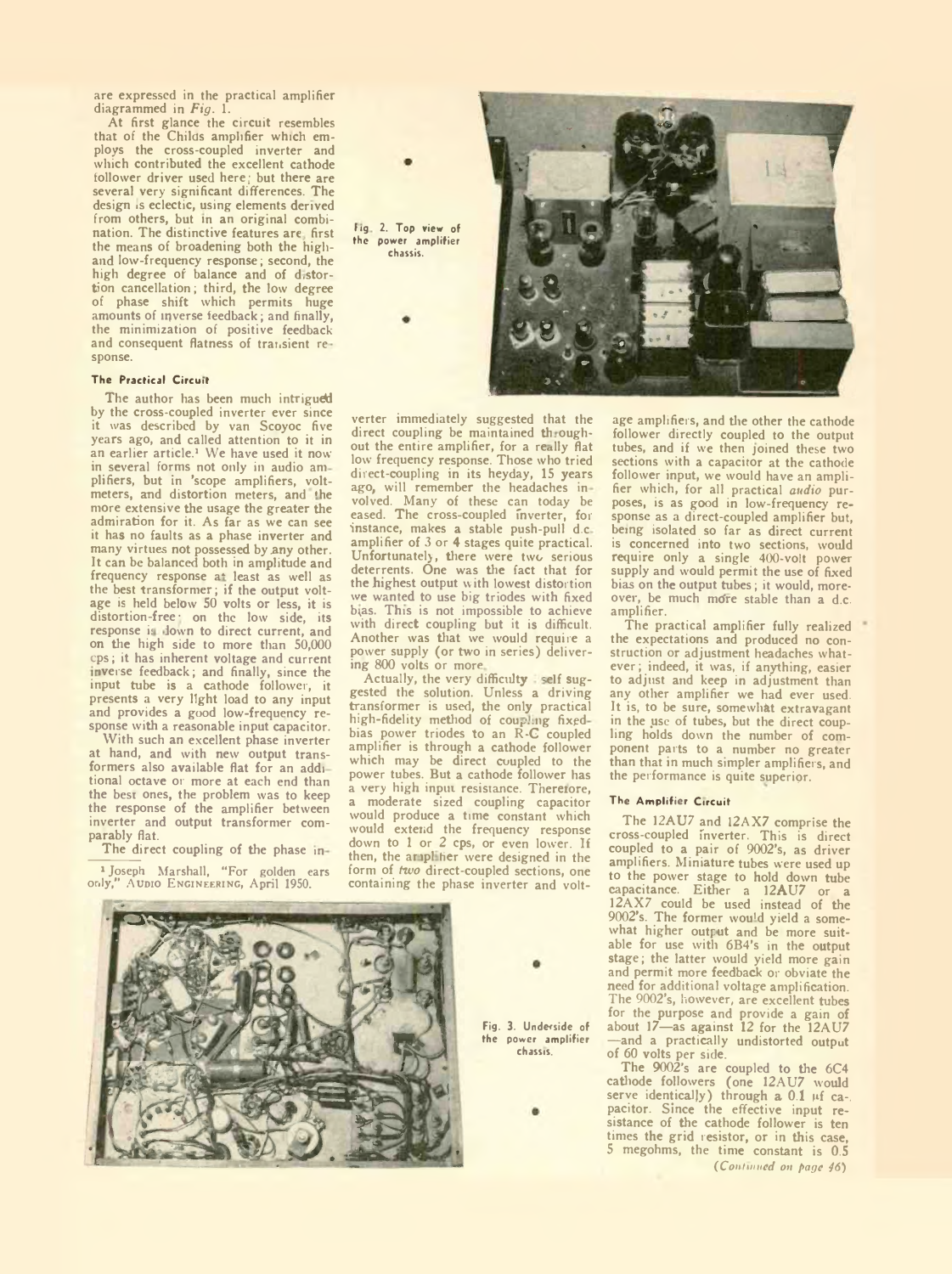which brings the response down to about 2 cps before phase shift sets in. The ca pacito: would be made larger but this value fits in well with the values of the feedback loop, as we shall see.

To maintain the best possible balance, all the resistors in the two opposite sides are matched to about 1 per cent. It is not necessary to use precision resistors. Ordinary resistors can be matched on a bridge or even an ohmmeter. Out of any five of a given value, two can usually be found which match to 2 per cent or better. To insure against changes in value, be careful not to overheat the resistors when wiring them in place. If a large pair of pliers grips the lead between the soldering point and the resistor body, most of the excess heat will be dissipated in the pliers, Even inexpensive carbon resistors, if not overheated, will maintain their value to 1 per cent for years. The remaining unbalance of the whole amplifier can later be balanced to one per cent or better by adjusting *R*

#### The Driver and Output Stages

The cathode follower, direct-coupled to the power tubes, is the circuit developed by Ulric Childs and works very well indeed. In fact, it is the only method the author has used which is entirely foolproof and adaptable to different types of output tubes. The cathode and grid resistors of the follower are matched. Bias to the power tubes is ad-justed with the pot *R ,* and the output tubes are balanced by the pot in the cathode legs, *R,.* Any of the big triodes (or tetrodes as triodes) except possibly 300A's and the 6AS7 can be used in this circuit providing only that the output transformer and power supply are suitable. The 6AR6's are the optimum tubes delivering 20 watts with only nominal distortion. The drivers are driven a trifle hard to supply the 60-plus volts needed by 6B4's but they can manage it. 807's, KT66's and 5881's will provide 15 watts with very low distortion and their lower driving requirements improve the over-all gain by a factor of between 50 and 100 per cent. Using a set of adapter sockets, the au thor has tried all these tubes (except the 6AS7 and 300A) in the circuit and all work comparably well, although to repeat, the 6AR6 appears to be the optimum tube.

Having achieved a more than satisfactory low-frequency response, the next problem was to improve the high-frequency response. The cross-coupled inverter and the cathode follower driver, offered no problems. The first section of the inverter is a cathode follower and the second section is fed by the very low impedance of the cathode follower; moreover, the second section has considerable inverse feedback of both the current and voltage type. The combination therefore has an extremely good highfrequency response. The 9002's and the output tubes, however, were a different matter. Ordinarily, the high-frequency output of triodes begins to fall off at 15,000 cps or even less because of the Miller effect. The first measure was to neutralize these two stages. This was done with fixed  $1.5 \mu\mu f$  capacitors with the 9002's, and with 3-40 puf ceramic trimmers in the case of the output tubes. Neutralization corrects for the Miller effect, all but eliminating it, and extends the high-frequency response considerably beyond 20,000 cps. However, it doubles the output capacitahcc. This was the reason for using miniatures. The output capacitance of 9002's is about  $1 \mu\psi$ , as against  $3 \mu\psi$  for each section of a 6SN7. Thus even after neutralization, the output capacitance of the miniatures, and therefore the high-frequency response, is better than with the larger tubes unneutralized.

No adjustment of the neutralization for the 9002's is necessary. The power tubes, fed from a separate filament winding, are neutralized by opening the filament circuit and adjusting the neutralizing capacitor for minimum output with a steady tone applied to the ampliner mput.

Neutralization brought the high-frequency response to about 50,000 cps but this was still not as good as desired. Therefore, an inner feedback network was introduced from the plates of the output tubes to the cathodes of the 9002's. Since the cathode resistor is 0.1 megohm, it was easy to keep phase shift down. For 10 per cent feedback, 1.0-meg series feedback resistors could be used. With a  $0.5 \mu f$  bathtub capacitor, the time constant was 0.5, or the same as that of the coupling to the cathode follower. Thus, in effect, the two capacitors neutralize each other and extend the flat response below 2 cps. This loop provides about 16 db of feedback which is sufficient to extend the high-frequency response to nearly 100,000 cps. The amplifier response from input to plates of the output tubes is now flat from 2 cps to nearly 100,000 cps.

This feedback network includes the two stages responsible for most of the distortion—the drivers and the output tubes; and therefore reduces the distortion by a factor of six. Since the feedback is balanced (the feedback re-sistors are matched) it also produces dynamic and frequency balance.

With so little phase shift in the amplifier proper, it is obvious that the feedback which can be applied from the transformer secondary to the input is limited only by the phase shift of the output transformer and the sacrifice in gain which can be tolerated. Although balanced feedback could be used, the unbalanced, single-ended type, suffices to perform the two jobs which need to be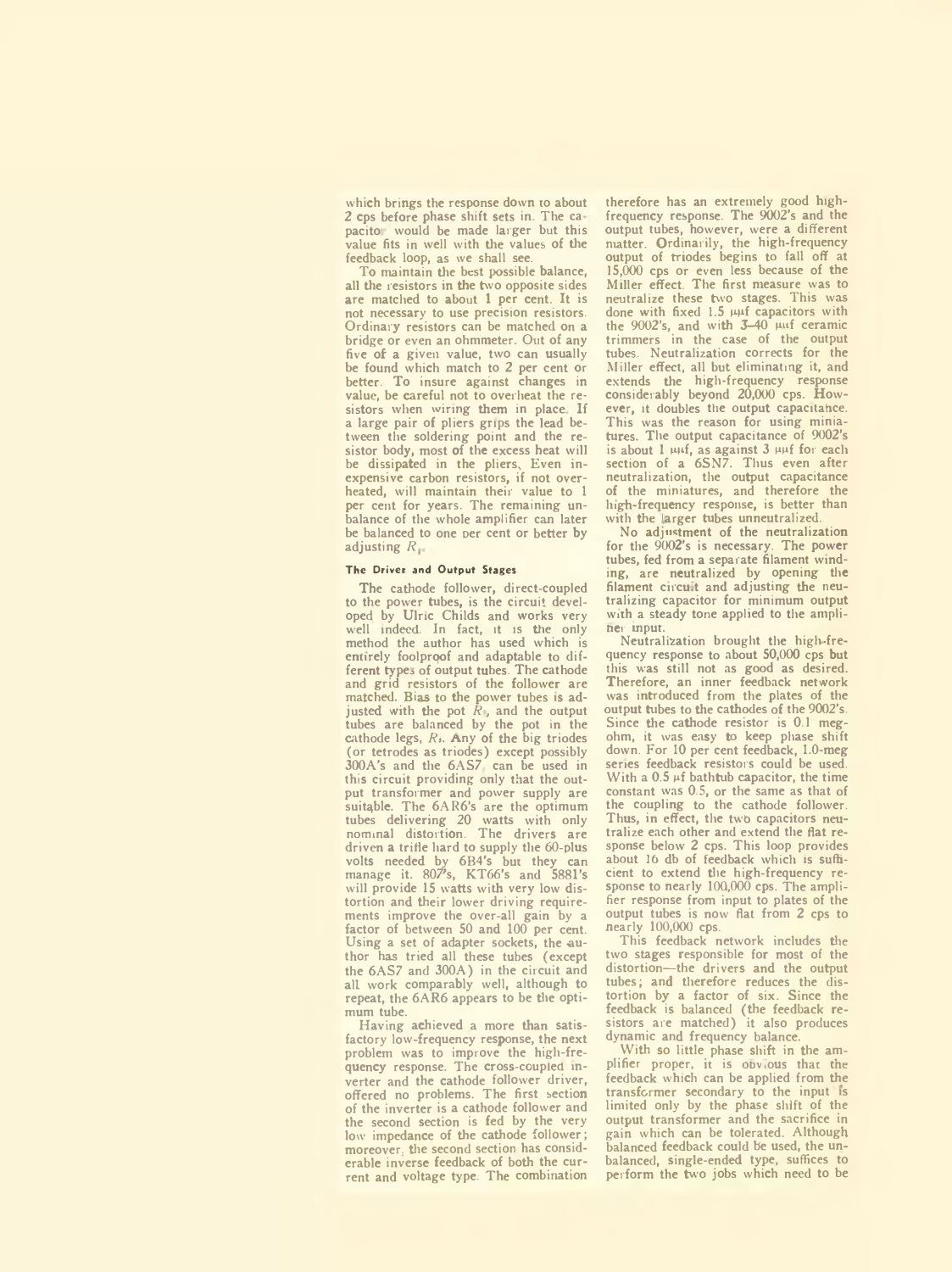done—first, to compensate for any irregularities and slopes in output transformer response, and second, to provide additional cancellation of distortion. We have applied as much as 40 db of feedback, in addition to the 16 db of the inner loop, before instability resulted. In practice, however, about 18 to 20 db is more than sufficient to do the job and still leave sufficient gain to produce full output with an input signal of 10 volts, easily provided by the triode amplifier of a tuner. With a total feedback factor, so far as the drivers and output tubes are concerned, of between 30 and 50, depending on the feedback cf the main loop, it is no wonder that distor tion is reduced to an insignificant minimum even at full output.

One other factor remained for solution before such stability could be achieved. The flat frequency response was one item on the way to a good transient response. There remained the minimization of feedback loops. These loops, of course, exist in every amplifier us ing a common power supply and triode tubes. Neutralization eliminates the feedback loops through tube capari tance. The rest was a matter of adequate decoupling. Although the amplifier has five stages, two of these are cathode followers and produce no phase shift Therefore, the amplifier can be considered a three-stage device. Nevertheless, decoupling down to 2 cps or less presented a problem. In this amplifier, as in the original Golden Ear amplifier, it was solved by the use of a  $V\hat{R}$  tube in the input stage. The VR tube is the best of all decoupling devices. After all an element which will smooth the long period variations of a d.c. supply, has a very low impedance to a.c. even of periods as low as 1 or 2 cps. The VP tube simultaneously performs two other functions: as an excellent hum filter, it delivers very pure d.c. to the amplifier input stages; it also stabilizes this stage by maintaining a constant voltage. Since the whole balance of the amplifier is dependent on the stability of this first<br>stage, an extremely stable d.c. amplifier is achieved.

Actually, the amplifier alone can be driven into oscillation only by applying something between 90 and 100 per cent feedback —in other words, oscillation<br>sets it just before the input signal is completely cancelled out. Indeed, even when the preamplifier, w.th four addi-tional stages, was fed from the same power supply, the stability was still remarkable, although the transient response deteriorated considerably.

It will be noted that the over-all feedback network, being direct coupled, will unbalance the input stage since the feedback i esistor and voice coil appear in parallel with the cathode resistor. Therefore, after feedback is adjusted, the balance control should be readjusted. D c. balance may be measured by con-necting a VTVM from plate to plate of the 9002's and adjusting for zero voltage. Better over-all balance however is obtained by using the following method: after balancing the output tubes with their cathode balancing potentiometer, connect the "off" grid of the inverter to the signal grid, feed in a constant tone signal and adjust the baiance control for a null in the output. The cross-coupled inverter is a differential amplifier and if the same signal is fed to both grids and the amplifier is fully bi lanced, complete cancellation occurs. (This fact makes the circuit highly useful for distortion measurement and phase angle measurement and indeed with slight modifications this amplifier could serve as a distortion measuring amplifier.) At any rate in this way the whole amplifier can be balanced almost perfectly from input to output.

A few details remain. Since failure of the output tube bias supply would apply

a high positive voltage to the grids of the output tubes with almost inevitable damage to them, a  $\frac{1}{4}$ -amp fuse is placed in series with the output cathodes and ground A rise of plate current such as would occur with a bias failure, will blow the fuse, opening the plate-supply circuit and protecting the tubes until repairs are made.

The cathodes of the 9002's and the 6C4's are 50 volts or more above ground. The center-tap of the filament winding feeding these and the cross-coupled inverter, is therefore returned to a positive voltage of around 40 volts, provided by a high-resistance divider across the power supply. Actually this makes little if any discernible difference in the hum